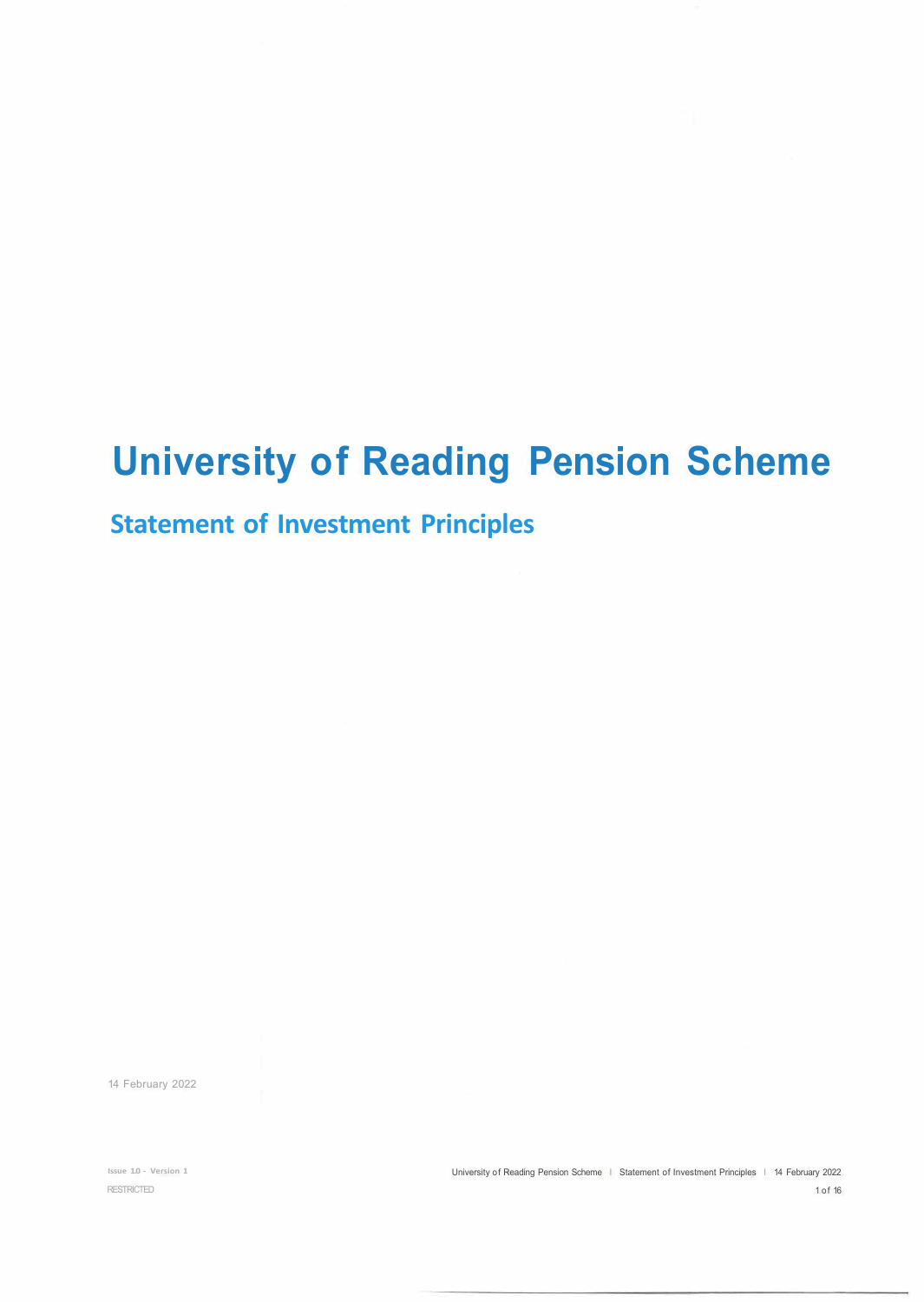# **Contents**

| 1                |                                                                                                                                                                                                                                                                |   |
|------------------|----------------------------------------------------------------------------------------------------------------------------------------------------------------------------------------------------------------------------------------------------------------|---|
| 2                |                                                                                                                                                                                                                                                                | 4 |
| $\overline{3}$ . |                                                                                                                                                                                                                                                                |   |
| 4.               |                                                                                                                                                                                                                                                                |   |
| 5.               |                                                                                                                                                                                                                                                                |   |
| 6.               |                                                                                                                                                                                                                                                                |   |
| 7.               |                                                                                                                                                                                                                                                                |   |
| 8.               |                                                                                                                                                                                                                                                                |   |
| 9.               | Financially material considerations, non-financial matters, the exercise of voting rights and engagement                                                                                                                                                       |   |
| 10.              |                                                                                                                                                                                                                                                                |   |
| 11.              |                                                                                                                                                                                                                                                                |   |
| 12.              |                                                                                                                                                                                                                                                                |   |
|                  | Note on investment policy in relation to the current Statement of Investment Principles dated 14<br>Appendix 1<br>February 2022                                                                                                                                |   |
| 1                |                                                                                                                                                                                                                                                                |   |
| 2                |                                                                                                                                                                                                                                                                |   |
| 3.               |                                                                                                                                                                                                                                                                |   |
| 4.               |                                                                                                                                                                                                                                                                |   |
| 5.               |                                                                                                                                                                                                                                                                |   |
|                  | ppendix 2<br>Financially material considerations, non-financially material considerations, the exercise of voting<br>rights and engagement activities                                                                                                          |   |
| 1                |                                                                                                                                                                                                                                                                |   |
| $\overline{2}$   |                                                                                                                                                                                                                                                                |   |
| 3.               | The exercise of voting rights<br>the company of the company of the company of the company of the company of the company of the company of the company of the company of the company of the company of the company of the company of the company of the company |   |
| 4.               |                                                                                                                                                                                                                                                                |   |

 $\sim$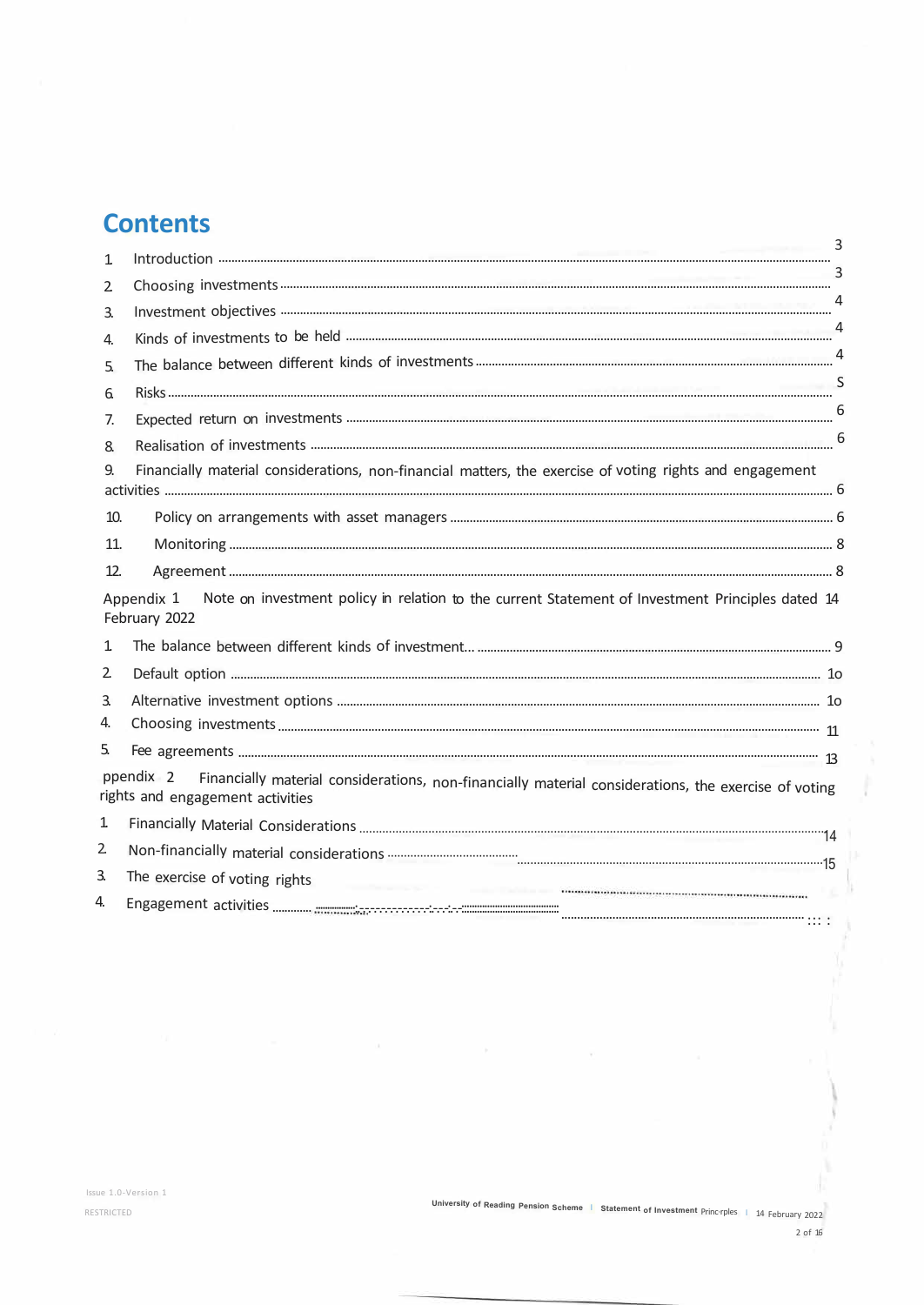# **1. Introduction**

- 1.1. This Statement of Investment Principles ("the Statement") has been prepared by the Trustees of the University of Reading Pension Scheme ("the Trustees") and relates to the defined contribution (DC) benefits provided through the University of Reading Pension Scheme ("the Scheme)"). The Statement sets down the principles which govern the decisions about the investments that enable the Scheme to meet the requirements of:
	- the Pensions Act 1995, as amended by the Pensions Act 2004; and
	- the Occupational Pension Schemes (Investment) Regulations 2005 as amended by the Occupational Pension Schemes (Investment) (Amendment) Regulations 2010 and the Occupational Pension Schemes (Charges and Governance) Regulations 2015.
	- the Occupational Pension Schemes (Investment and Disclosure) (Amendment and Modification) Regulations 2018.
	- the Occupational Pension Schemes (Investment and Disclosure) (Amendment) Regulations 2019.
- 1.2. In preparing this statement the Trustees have consulted the University of Reading, the Principal Employer, and obtained advice from Barnett Waddingham LLP, the Trustees' investment consultants. Barnett Waddingham is authorised and regulated by the Financial Conduct Authority and licensed by the Institute and Faculty of Actuaries for a range of investment business activities.
- 1.3. This statement has been prepared with regard to the 2001 Myners review of institutional investment (including subsequent updates).
- 1.4. The Trustees will review this Statement at least every three years or if there is a significant change in any of the areas covered by the Statement or the demographic profile of members.
- 1.5. The investment powers of the Trustees are set out in Clause 17 of the Definitive Trust Deed and Rules, dated 14 July 2011. This statement is consistent with those powers.

# **2. Choosing investments**

- 2.1. The Trustees carefully consider their Investment Objectives, shown in Appendix 1, when designing the range of investment options to offer to Scheme members. The Trustees also acknowledge that members will have different attitudes to risk and different aims for accessing their retirement savings - and therefore, whilst seeking good member outcomes net of fees, they also consider the level of risk that is appropriate based on the anticipated needs of the membership profile of the Scheme.
- 2.2. The Trustees' policy is to set the overall investment objectives (as outlined at the beginning of Appendix 1) and then monitor the performance of their investment managers against those objectives. The Trustees' policy is to offer a default investment arrangement suitable for the Scheme's membership profile plus a core range of investment strategies and funds into which members can choose to invest their contributions and those contributions made by the employer. Details of these are given in Appendix 1. In doing so, the Trustees consider the advice of their professional advisers, whom they consider to be suitably qualified and experienced for this role.
- 2.3. The day-to-day management of the Scheme's assets is delegated to Aviva. The Scheme's investment managers as selected by the Trustees are detailed in Appendix 1 to this Statement. The investment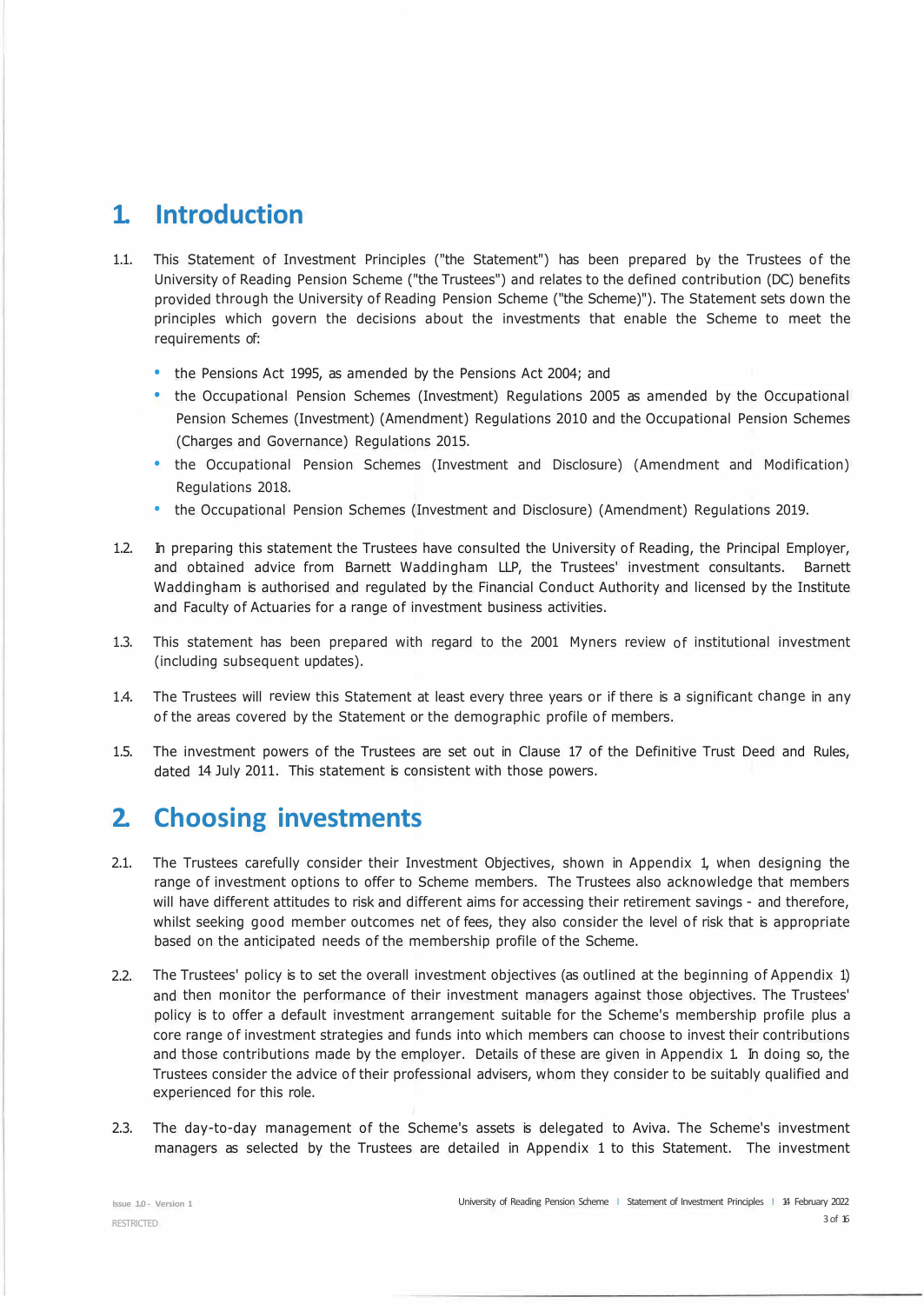managers are authorised and regulated by the Financial Conduct Authority, and are responsible for stock selection and the exercise of voting rights.

2.4. The Trustees review the appropriateness of the Scheme's investment strategy on an ongoing basis. This review includes consideration of the continued competence of Aviva and the investment managers with respect to their performance within any guidelines set. The Trustees will also consult the employer before amending the investment strategy.

### **3. Investment objectives**

3.1. The Trustees have discussed and agreed key investment objectives in light of an analysis of the Scheme's membership profile as well as the constraints the Trustees face in achieving these objectives. These are set out in Appendix 1.

# **4. Kinds of investments to be held**

4.1. The Scheme is permitted to invest in a wide range of assets including equities, bonds, cash, property and alternatives.

# **5. The balance between different kinds of investments**

- 5.1. Members can choose to invest in any of the funds detailed in Appendix 1 or can elect to invest in a lifestyle strategy. Where members do not choose where their contributions, and those made on their behalf by the employer, are invested, the Trustees will invest these contributions according to the default investment strategy set out in Appendix 1.
- 5.2. The Trustees consider the merits of both active and passive management for the various elements of the Scheme's portfolio and may select different approaches for different asset classes.
- 5.3. The Trustees are aware that the appropriate balance between different kinds of investments will vary over time and the asset allocation may change as the membership profile evolves.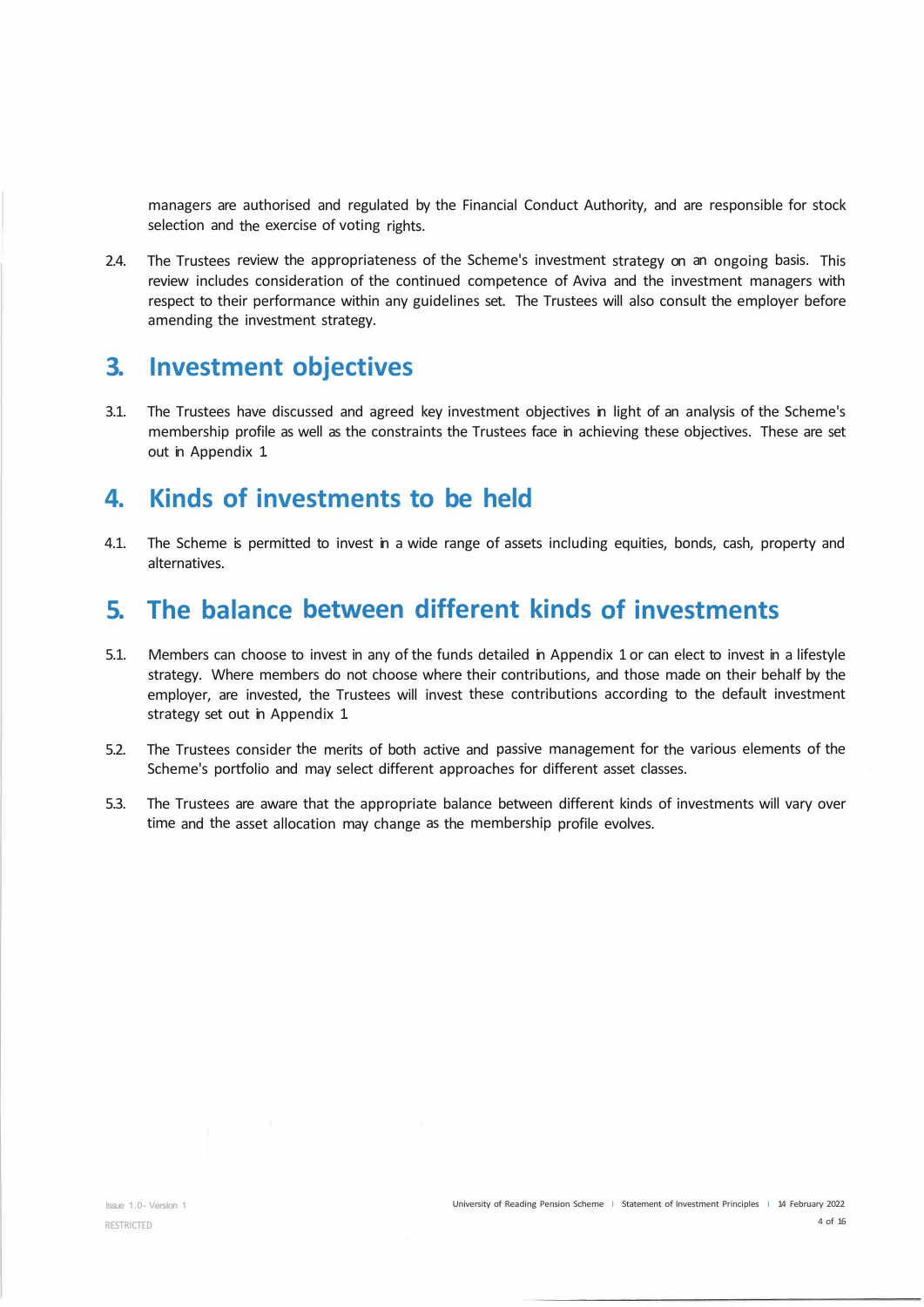# **6. Risks**

6.1. Risk in a defined contribution scheme lies with the members themselves. The Trustees have considered a number of risks when designing and providing suitable investment choices to members. A comprehensive list of risks is set out in the Trustees' risk register, however, the main investment risks affecting all members are:

| <b>Inflation risk</b>                       | The risk that the investments do not provide a return at least in line with inflation,<br>thus eroding the purchasing power of the retirement savings. The Trustees make<br>available investment options that are expected to provide a long-term real rate of<br>return.                                                                                                                                                                                                                                                                                                               |
|---------------------------------------------|-----------------------------------------------------------------------------------------------------------------------------------------------------------------------------------------------------------------------------------------------------------------------------------------------------------------------------------------------------------------------------------------------------------------------------------------------------------------------------------------------------------------------------------------------------------------------------------------|
| <b>Conversion</b><br>risk                   | The risk that fluctuations in the assets held, particularly in the period before<br>retirement savings are accessed, lead to uncertainty over the benefit amount likely<br>to be received. In the lifestyle arrangements made available through the Scheme<br>(see Appendix 1), the Trustees change the proportion and type of investments so<br>that in the run up to retirement the investments gradually start to more closely<br>match how the Trustees expect members to access their retirement savings. The<br>Trustees keep under review the appropriateness of the strategies. |
| <b>Retirement</b><br>income risk            | The risk that a member's retirement income falls short of the amount expected,<br>whether this is due to lower investment returns than expected or insufficient<br>contributions being paid. The Trustees periodically review the appropriateness of<br>the investment options offered to ensure member outcomes can be maximised.<br>Communications to members will seek to encourage them to regularly review the<br>level of their contributions, but ultimately this is a risk which lies with each member.                                                                         |
| <b>Investment</b><br>manager risk           | The Trustees monitor the performance of Aviva and the Scheme's underlying<br>investment managers on a regular basis in addition to having meetings with them<br>from time to time as necessary. The Trustees have a written agreement with Aviva<br>that contains a number of restrictions on how they operate the Scheme's<br>investments.                                                                                                                                                                                                                                             |
| <b>Concentration/</b><br><b>Market risk</b> | Each investment manager is expected to manage properly diversified portfolios<br>and to spread assets across a number of individual shares and securities.                                                                                                                                                                                                                                                                                                                                                                                                                              |
| <b>Currency risk</b>                        | The Scheme may gain exposure to overseas currencies by investing in assets that<br>are denominated in a foreign currency or via currency management.                                                                                                                                                                                                                                                                                                                                                                                                                                    |
| <b>Loss of</b><br><b>investment</b>         | The risk of loss of investment by the investment managers and their custodians is<br>assessed by the Trustees. This includes losses beyond those caused by market<br>movements (e.g. default risk, operational errors or fraud). The Trustees also<br>undertake an annual review of the internal controls and processes of the<br>investment managers.                                                                                                                                                                                                                                  |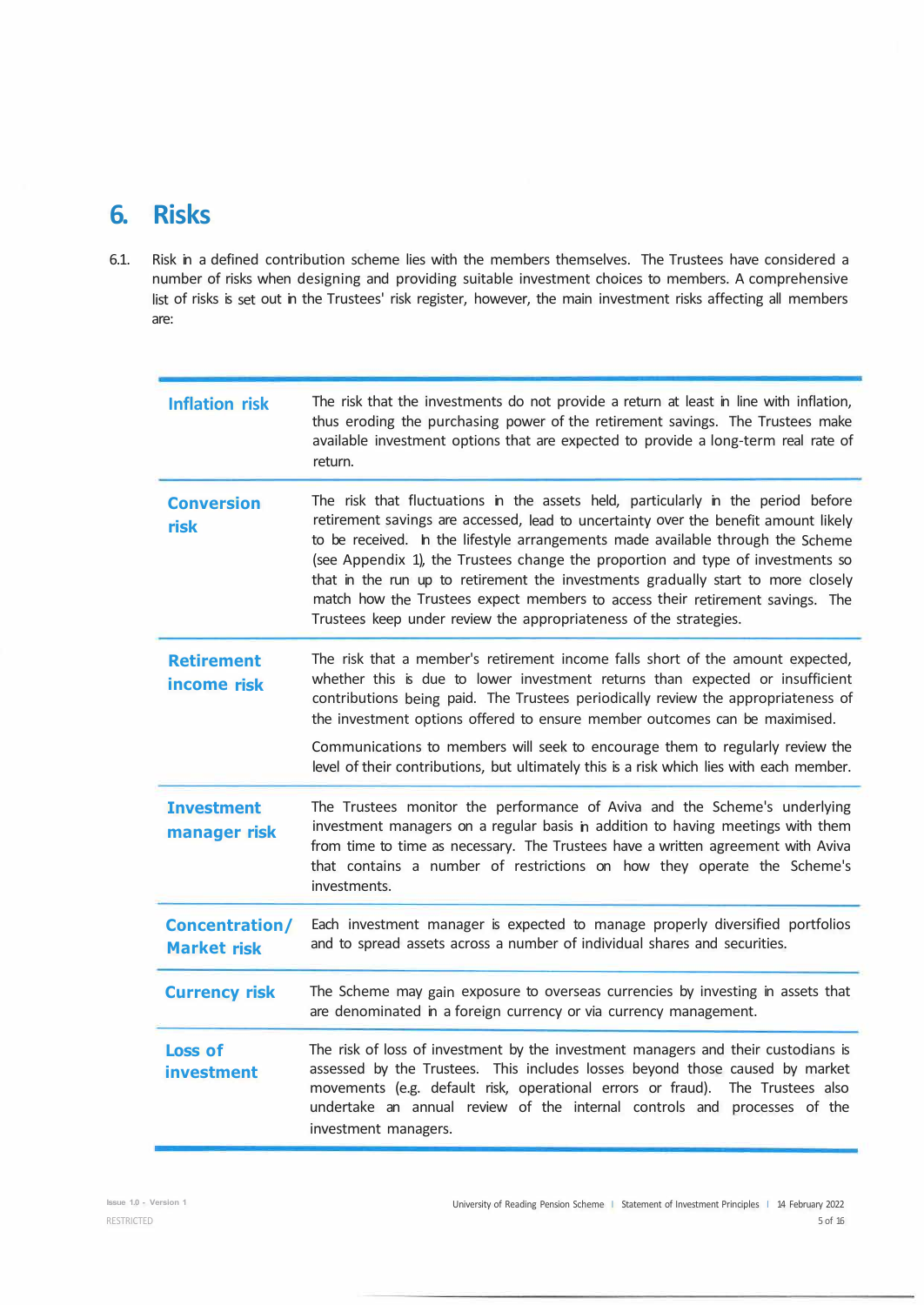# **7. Expected return on investments**

- 7.1. The Trustees have regard to the relative investment return, net of fees, and risk that each asset class is expected to provide. The Trustees are advised by their professional advisers on these matters, whom they have deemed to be appropriately qualified. However, the day-to-day selection of investments is delegated to the investment managers.
- 7.2. The Trustees recognise the need to distinguish between nominal and real returns and to make appropriate allowance for inflation when making decisions and comparisons.

### **8. Realisation of investments**

8.1. The Trustees have delegated the responsibility for buying and selling investments to the investment managers.

# **9. Financially material considerations, non-financial matters, the exercise of voting rights and engagement activities**

9.1. The Trustees have set policies in relation to these matters. These policies are set out in Appendix 2.

### **10. Policy on arrangements with asset managers**

#### **lncentivising alignment with the Trustees' investment polices**

- 10.1. Prior to appointing an investment manager, the Trustees discuss the investment manager's approach to the management of ESG and climate related risks with the Scheme's investment consultant, and how their policies are aligned with the Trustees' own investment beliefs.
- 10.2. When appointing an investment manager, in addition to considering the investment manager's investment philosophy, process and policies to establish how the manager intends to make the required investment returns, the Trustees also consider how ESG and climate risk are integrated into these. If the Trustees deem any aspect of these policies to be out of line with their own investment objectives for the part of the portfolio being considered, they will consider using another manager for the mandate.
- 10.3. The Trustees carry out a strategy review at least every three years where they assess the continuing relevance of the strategy in the context of the Scheme's membership and their aims, beliefs and constraints. The Trustees monitor the investment managers' approach to ESG and climate related risks on an annual basis.
- 10.4. In the event that an investment manager ceases to meet the Trustees' desired aims, including the management of ESG and climate related risks, using the approach expected of them, their appointment will be terminated. The investment managers have been informed of this by the Scheme's investment consultant on behalf of the Trustees ..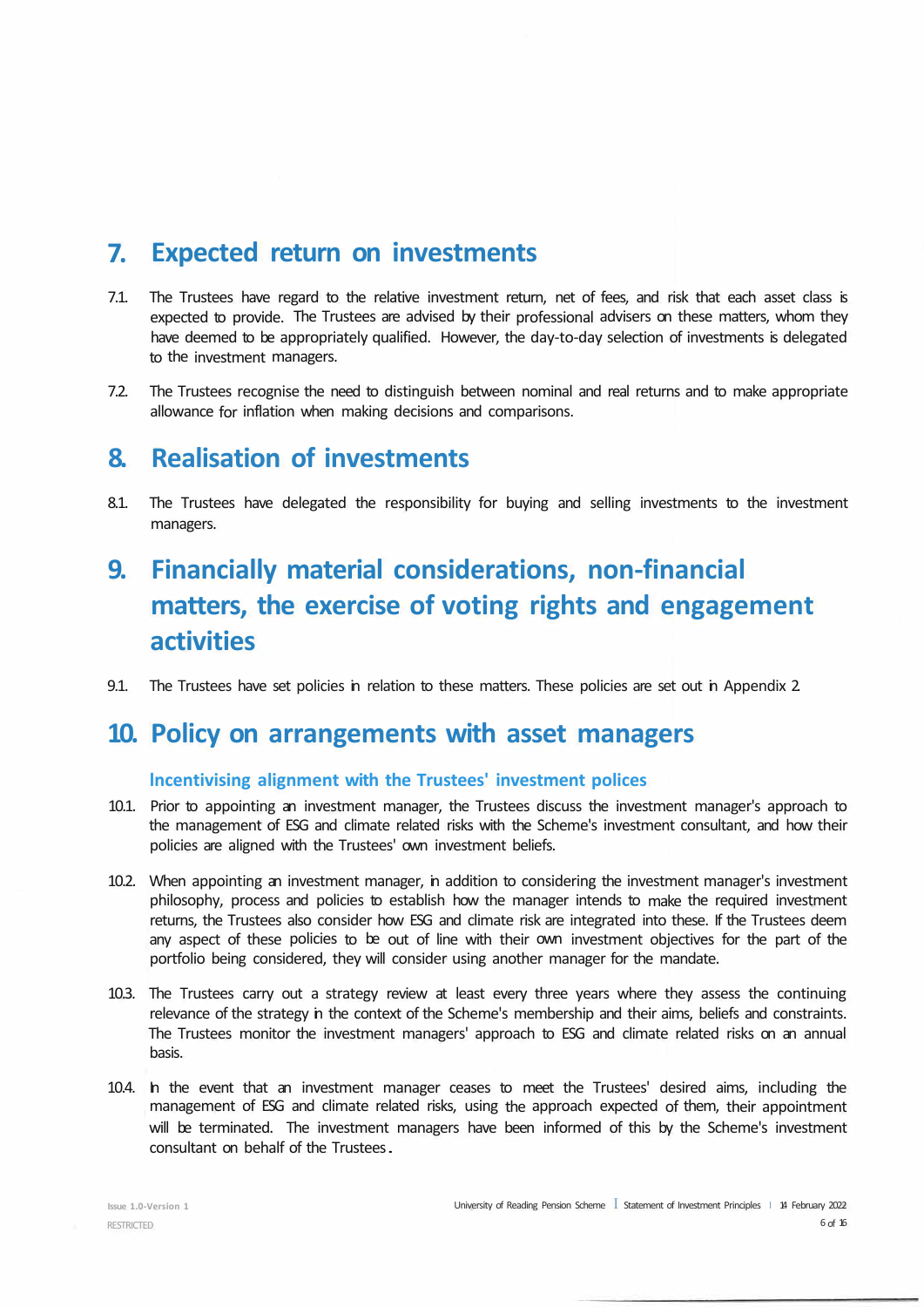10.5. Investment managers' ESG policies are reviewed in the context of best industry practice and feedback will be provided to the investment managers.

**lncentivising assessments based on medium to long term, financial and non-financial considerations** 

- 10.6. The Trustees are mindful that the impact of ESG and climate change has a long-term nature. However, the Trustees recognise that the potential for change in value as a result of ESG and climate risk may occur over a much shorter term than climate change itself. The Trustees acknowledge this in their investment management arrangements.
- 10.7. When considering the management of objectives for investment managers (including ESG and climate risk objectives), and then assessing their effectiveness and performance, the Trustees assess these *over* a rolling timeframe. The Trustees believe the use of rolling timeframes, typically 3 to 5 years, is consistent with ensuring the investment managers make decisions based on an appropriate time horizon. Where a fund may have an absolute return or shorter term target, this is generally supplementary to a longer term performance target. In the case of assets that are actively managed, the Trustees expect this longer term performance target to be sufficient to ensure an appropriate alignment of interests.
- 10.8. The Trustees expect investment managers to be voting and engaging on behalf of the Scheme's holdings and the Scheme monitors this activity within the Implementation Statement in the Scheme's Annual Report and Accounts. The Trustees do not expect ESG considerations to be disregarded by the investment managers in an effort to achieve any short term targets.

#### **Method and time horizon for assessing performance**

- 10.9. The Trustees monitor the performance of their investment managers over medium to long term periods that are consistent with the Trustees' investment aims, beliefs and constraints.
- 10.10. The Scheme invests exclusively in pooled funds. The investment managers are remunerated by the Trustees based on the assets they manage on behalf of the Trustees. As the funds grow, due to successful investment by the investment managers, they receive more and as values fall they receive less.
- 10.11. The Trustees believe that this fee structure enables the investment managers to focus on long-term performance without worrying about short term dips in performance significantly affecting their revenue.
- 10.12. The Trustees ask the Scheme's investment consultant to assess if the asset management fee is in line with the market when the manager is selected, and the appropriateness of the annual management charges are considered regularly as part of the review of the Statement of Investment Principles.

#### **Portfolio turnover costs**

- 10.13. The Trustees acknowledge that portfolio turnover costs can impact on the performance of their investments. Overall performance is assessed as part of the quarterly investment monitoring process.
- 10.14. During the investment manager appointment process, the Trustees may consider both past and anticipated portfolio turnover levels. When underperformance is identified, deviations from the expected level of turnover may be investigated with the investment manager concerned if it is felt they may have been a significant contributor to the underperformance. Assessments reflect the market conditions and peer group practices.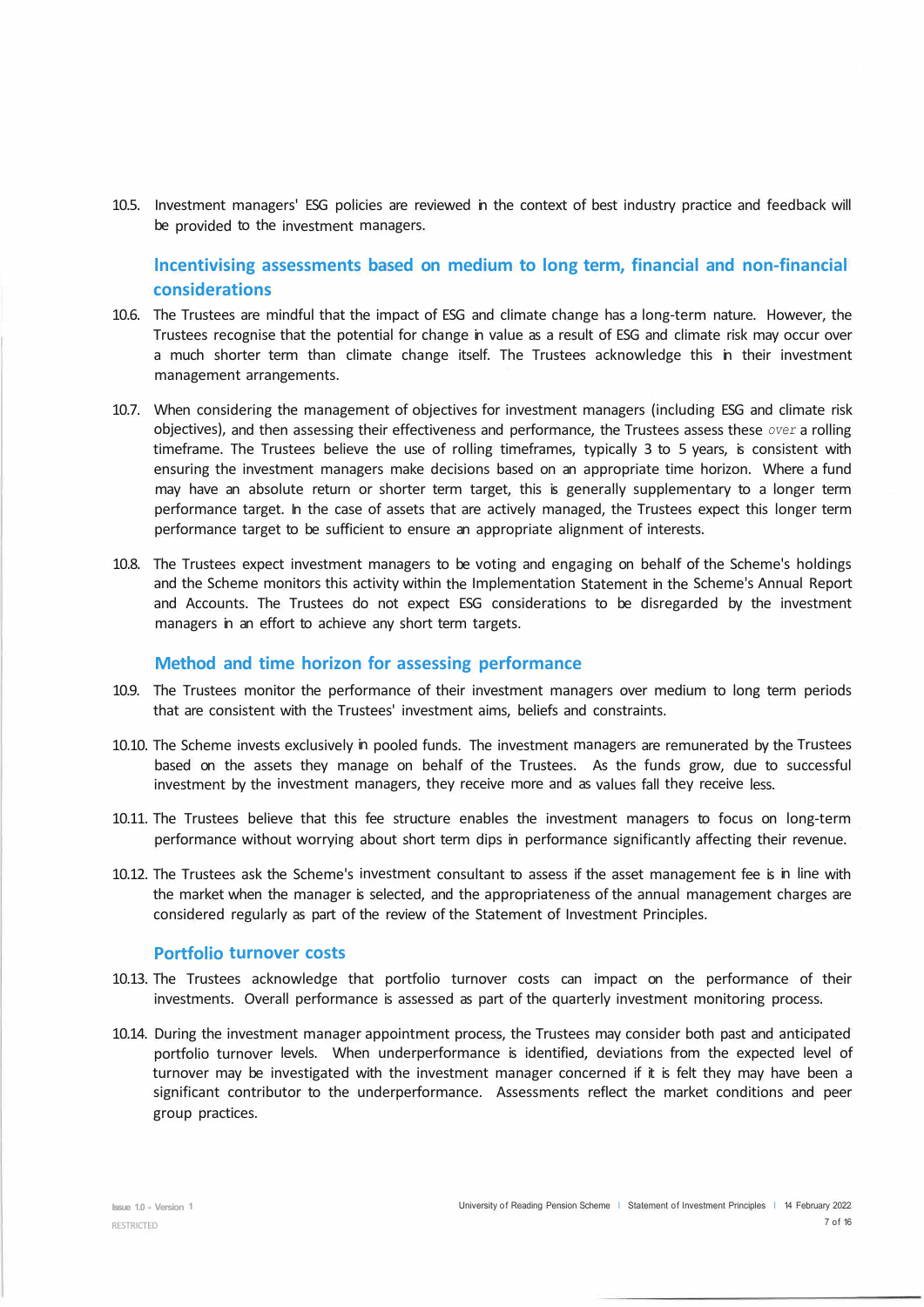#### **Duration of arrangement with asset managers**

- 10.15. For the open-ended pooled funds in which the Scheme invests, there are no predetermined terms of agreement with the investment managers.
- 10.16. The suitability of the Scheme's asset allocation and its ongoing alignment with the Trustees' investment beliefs is assessed every three years, or when changes deem it appropriate to do so more frequently. As part of this review the ongoing appropriateness of the investment managers, and the specific funds used, is assessed.

# **11. Monitoring**

- 11.1. **Investment Performance:** The Trustees review the performance of each investment option offered through the Scheme against the stated performance objective and, in doing this, the Trustees receive a performance monitoring report on a regular basis. This monitoring takes into account both short-term and long-term performance. The investment managers' overall suitability for each mandate will be monitored as frequently as the Trustees consider appropriate in light of both its performance and other prevailing circumstances.
- 11.2. **Objectives:** The Trustees monitor the suitability of the objectives for the Scheme (as detailed in Appendix 1) and performance (net of fees) against these objectives at least every three years and also when there is any significant change in the investment policy, underlying economic conditions or the profile of the members.
- 11.3. **Investment Choices:** The Trustees monitor the ongoing appropriateness of the investment choices offered on a periodic basis.

# **12. Agreement**

12.1. This Statement was agreed by the Trustees, and replaces any previous statements. Copies of this Statement and any subsequent amendments will be made available to the employer, Aviva, the investment managers and the Scheme auditor upon request.

**. Signed: ..J Livingstone ...... ..** 

**Date: 17/02/2021**

**On behalf of the Trustees of the University of Reading Pension Scheme**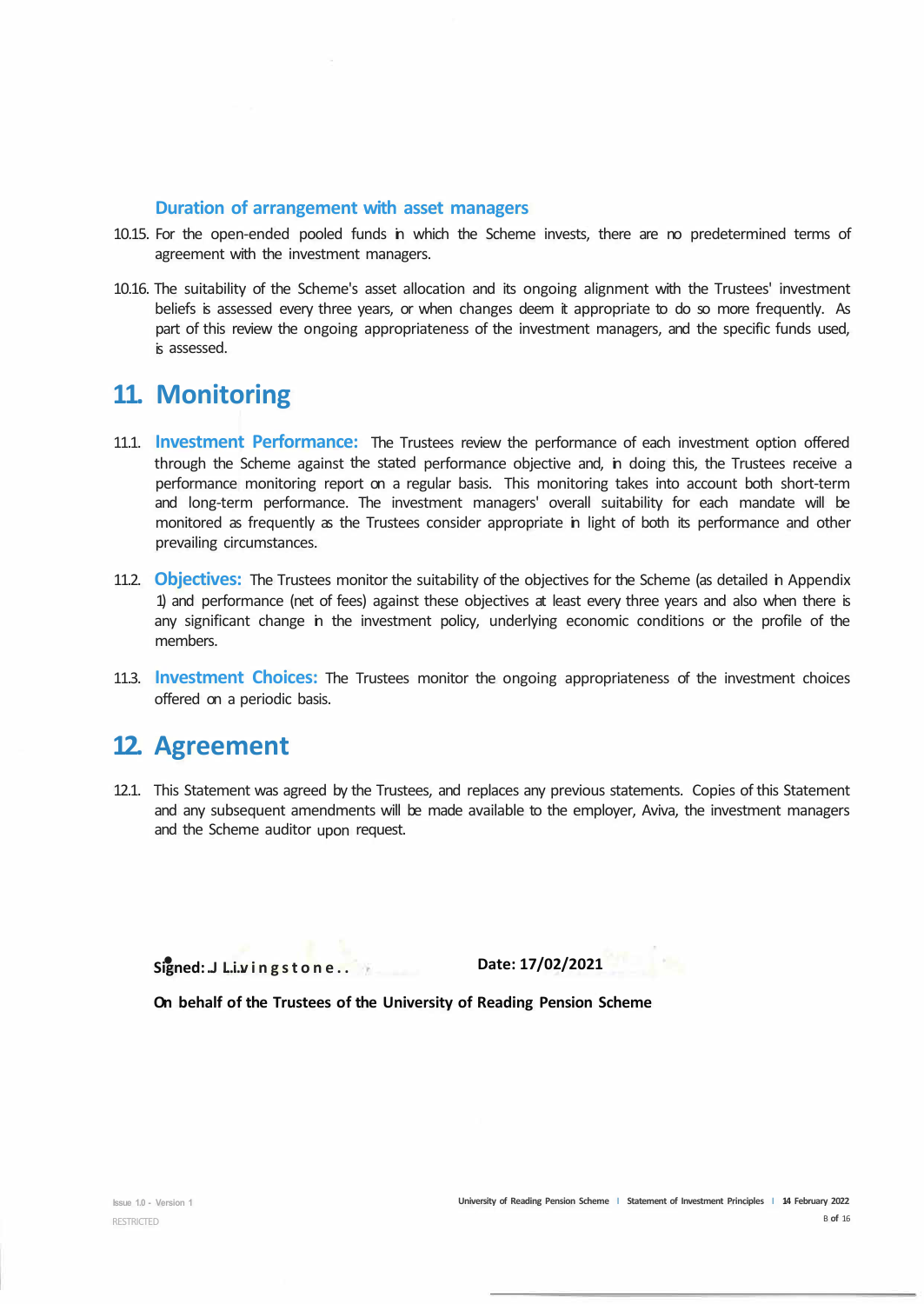# **Appendix 1 Note on investment policy in relation to the current Statement of Investment Principles dated 14 February 2022**

# **1. The balance between different kinds of investment**

The Trustees' main investment objectives are:

- to provide a suitable default investment option that is likely to be suitable for a typical member;
- to offer an appropriate range of alternative investment options so that members who wish to make their own investment choices have the freedom to do so, recognising that members may have different needs and objectives;
- seek to achieve good member outcomes net of fees and subject to acceptable levels of risk.

The Trustees are responsible for the design of the default investment option and for choosing which investment options to make available to members. Members are responsible for their own choice of investment options (including where the default investment option is selected for them because they have not selected other funds).

The Trustees have made available a range of funds to suit the individual needs of the Scheme's members. For example, a range of equity funds is available for those members willing to accept a greater level of volatility in pursuit of higher expected retirement savings. Bond and cash funds are also offered for those members who are less comfortable with the likely volatility of the equity funds.

Alternatively, the Trustees have made available a lifestyle arrangement, whereby a member's assets are automatically invested in line with a pre-determined strategy that changes as the member gets closer to accessing their retirement savings. Emphasis is placed on medium to higher risk funds (i.e. investment largely in growth assets) in search of long-term inflation-protected growth whilst the member is a long way off accessing their retirement savings, switching progressively to protection assets over the years preceding the member's target retirement date so as to protect the purchasing power of the retirement savings. The three lifestyle options are:

- The Annuity Investment Programme
- The Drawdown Investment Programme
- The Cash Investment Programme

So named to target either the purchase of an annuity at retirement, the purchase of a vehicle where assets can be steadily drawn down during retirement, or the withdrawal of cash at retirement.

The lifestyle arrangements are constructed from constituent funds that are also offered to members wanting to manage their own asset allocation decisions.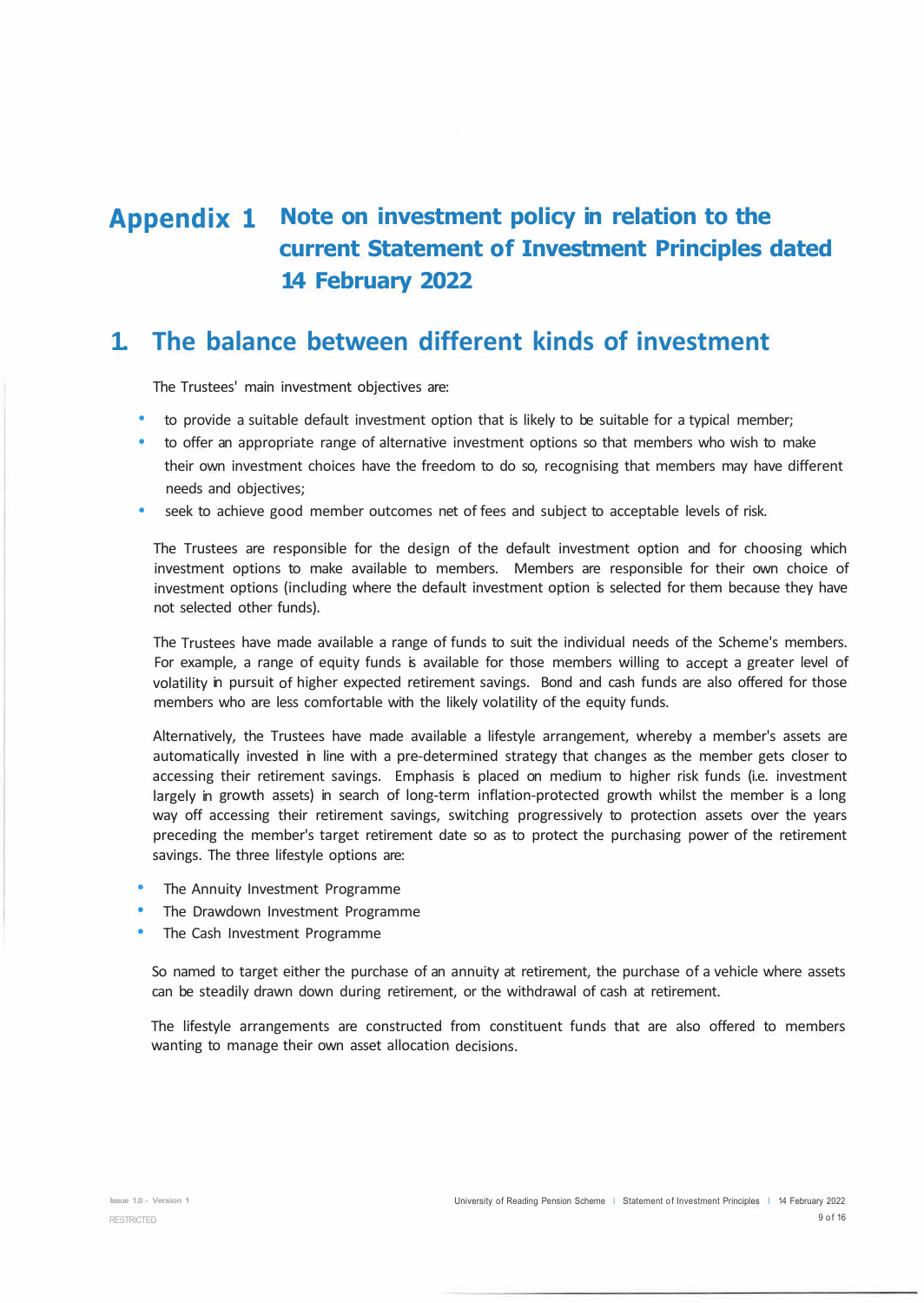# **2. Default option**

The Trustees acknowledge that members will have different attitudes to risk and different aims for accessing their retirement savings, and so it is not possible to offer a single investment option that will be suitable for each individual member. However, having analysed the Scheme's membership profile, the Trustees decided that the lifestyle arrangement set out below represents a suitable default investment option for the majority of members who do not make a choice about how their contributions (and those made on their behalf by the employer) are invested. The aims, objectives and policies relating to the default option are intended to ensure that assets are invested in the best interests of relevant members and their beneficiaries.



*Source: Aviva Friends Life* 

### **3. Alternative investment options**

Acknowledging the challenge of identifying the best solution for different groups of members, and in focusing on its key objective, the Trustees have focused on the default strategy. Alongside the default investment option, the Trustees also make available two further lifestyle options as set out below: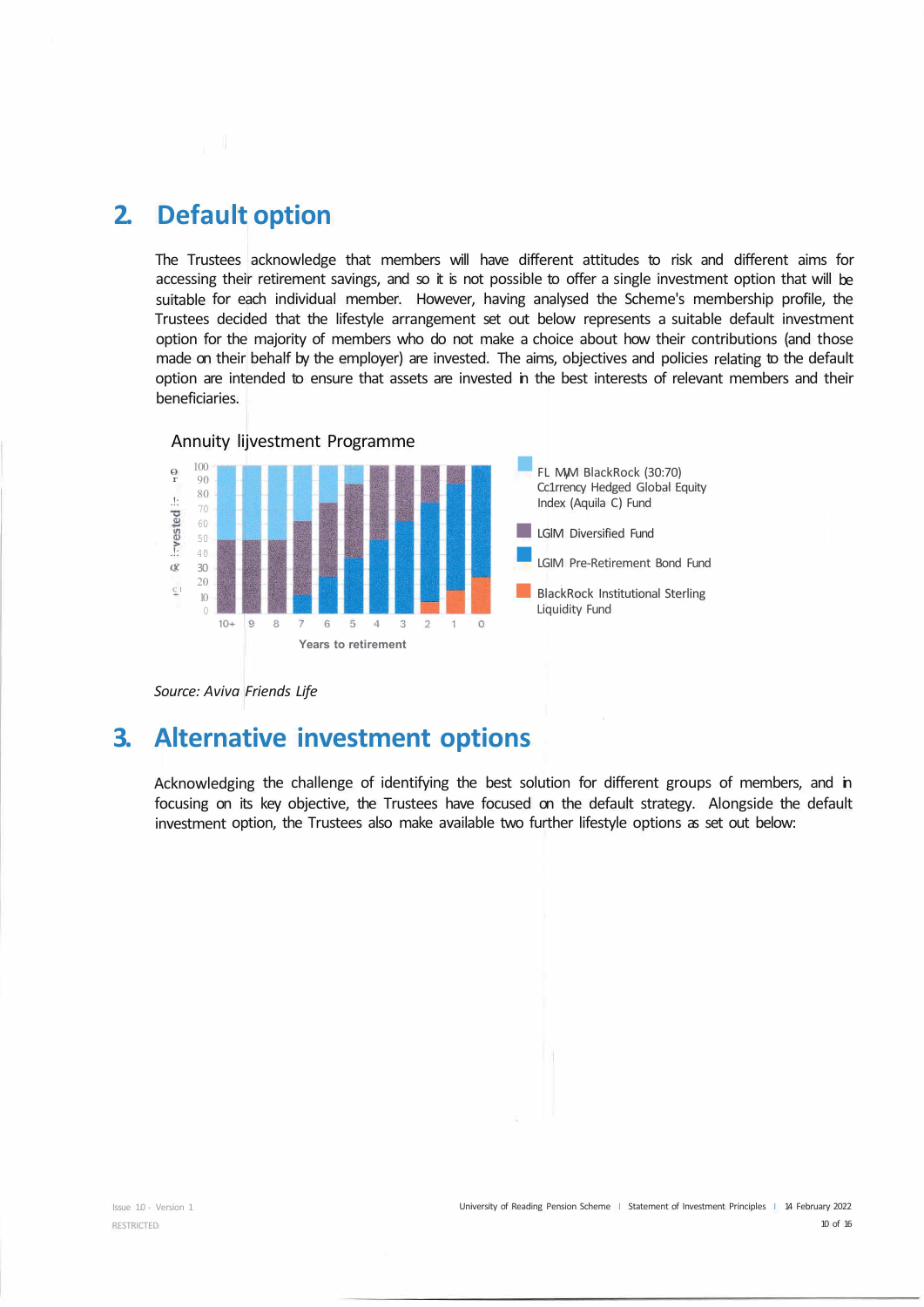





Source: Aviva Friends Life

Members can also self-select individual funds to invest in. These consist of the constituent funds of the lifestyle programmes as well as two further funds, details of which are set out in the next section.

# **4. Choosing investments**

The Trustees have appointed Aviva to carry out the day-to-day investment of the Scheme. The Trustees selected funds managed by the following investment managers:

- BlackRock;
- Legal & General Investment Management ("LGIM") and;
- HSBC.

Aviva and the investment managers are authorised and regulated by the Financial Conduct Authority.

The investment benchmarks and objectives for each fund are given below: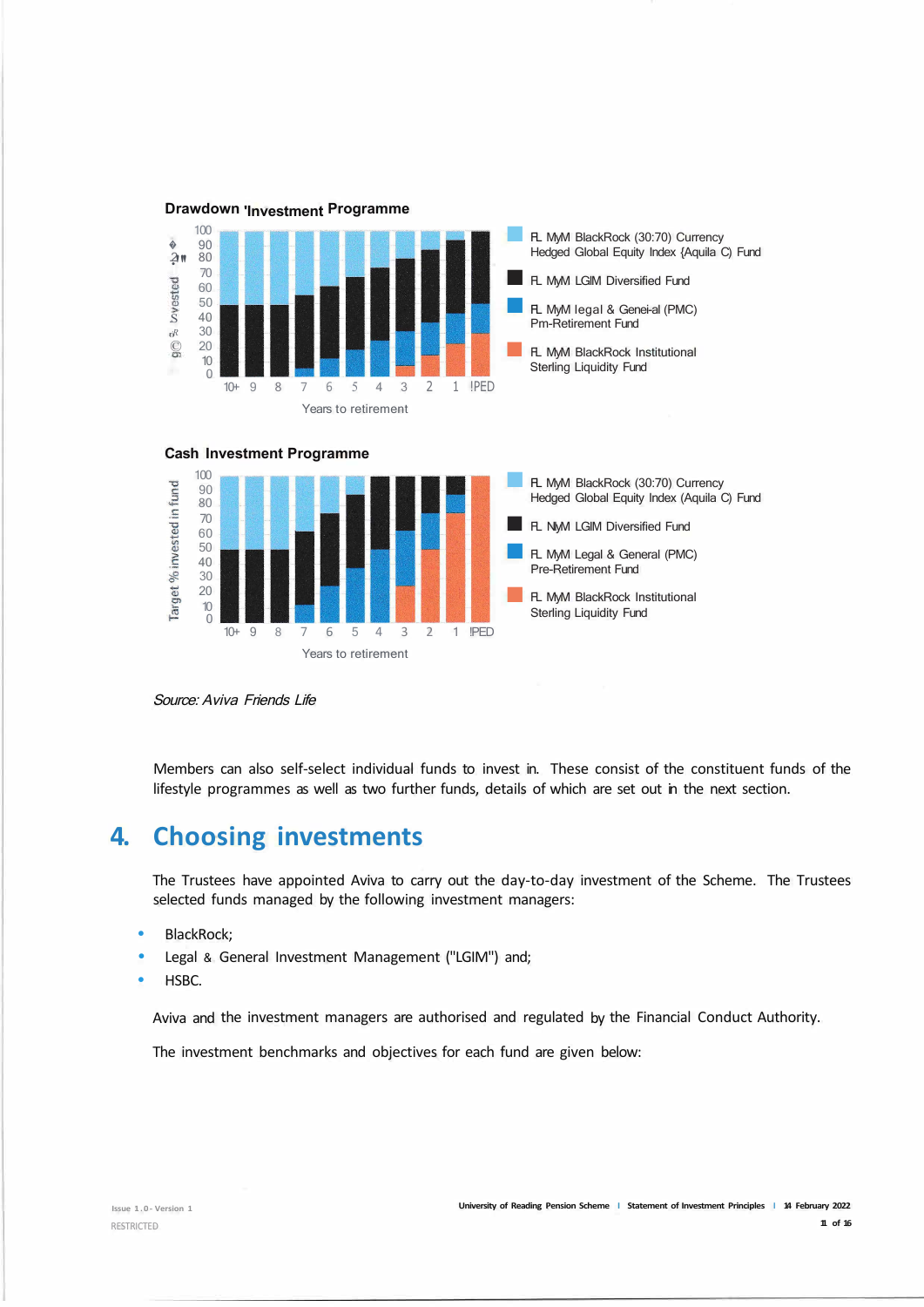| Investment<br>manager | Fund                                                          | <b>Benchmark</b>                                                                                 | <b>Objective</b>                                                    |
|-----------------------|---------------------------------------------------------------|--------------------------------------------------------------------------------------------------|---------------------------------------------------------------------|
| <b>BlackRock</b>      | Aquila Life (30:70)<br>Currency Hedged<br>Global Equity Index | 30% FTSE All-share Index,<br>60% Developed Overseas<br>Equities, 10% Emerging<br>Market Equities | To track the benchmark                                              |
|                       | Aquila Life Over 5<br>Years Index-Linked<br>Gilts Index       | FTSE UK Gilts Index-<br>Linked Over 5 Years Index                                                | To track the benchmark                                              |
|                       | Institutional Sterling<br><b>Liquidity Fund</b>               | 7 Day LIBID                                                                                      | To track the benchmark                                              |
| <b>LGIM</b>           | Diversified Fund                                              | 50% FTSF World Total<br>Return Index, 50% FTSE<br>World Total Return Index<br>(GBP hedged)       | To provide long-term<br>investment growth                           |
|                       | (PMC) Pre-Retirement<br>Fund                                  | FTSE UK Level Adjusted<br>Annuity Index Series                                                   | To reflect the investments<br>underlying a level annuity<br>product |
| <b>HSBC</b>           | Islamic Global Equity<br>Index                                | Dow Jones Islamic Market<br>Titans 100 Index                                                     | To track the benchmark                                              |

The performance of the investment managers will be monitored as frequently as the Trustees consider appropriate in light of the prevailing circumstances. The monitoring takes into account both short-term and long-term performance.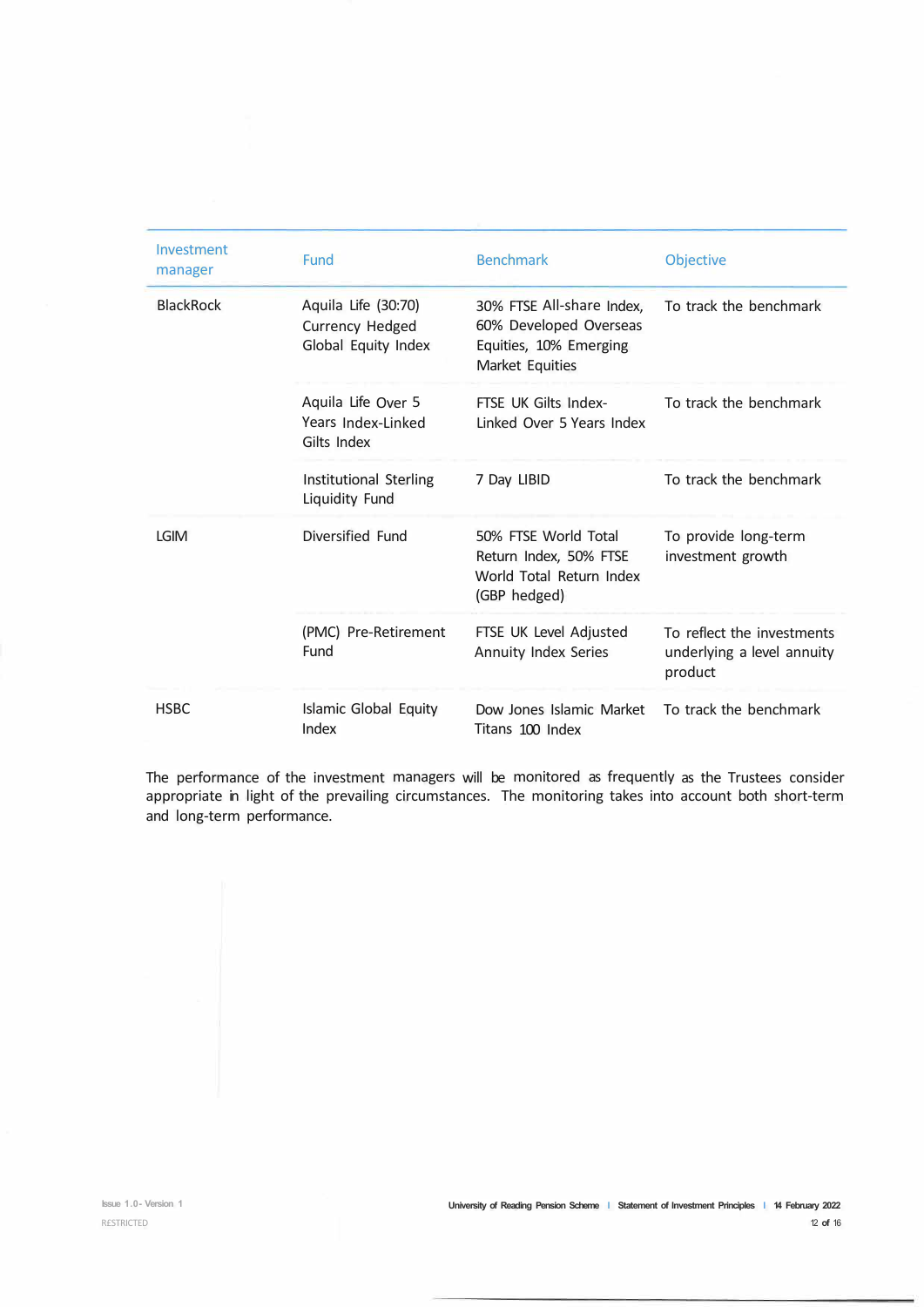# **5. Fee agreements**

The fee arrangements with the investment managers are summarised below:

| Investment<br>manager | <b>Fund</b>                                                 | Annual Management Charge<br>$(\%$ p.a.)             |
|-----------------------|-------------------------------------------------------------|-----------------------------------------------------|
| <b>BlackRock</b>      | Aquila Life (30:70) Currency Hedged<br>Global Equity Index  | 0.58% (AMC)                                         |
|                       | Aquila Life Over 5 Years Index-Linked Gilts<br><b>Index</b> | 0.52% (AMC)                                         |
|                       | Institutional Sterling Liquidity Fund                       | $0.52\%$ (AMC)                                      |
| LGIM                  | Diversified Fund                                            | 0.70% (AMC)                                         |
|                       | (PMC) Pre-Retirement Fund                                   | 0.59% (AMC)                                         |
| <b>HSBC</b>           | Islamic Global Equity Index                                 | $0.52\%$ (AMC) and $0.30\%$<br>(Additional charges) |

The Trustees review these charges periodically as part of the Value for Money assessments.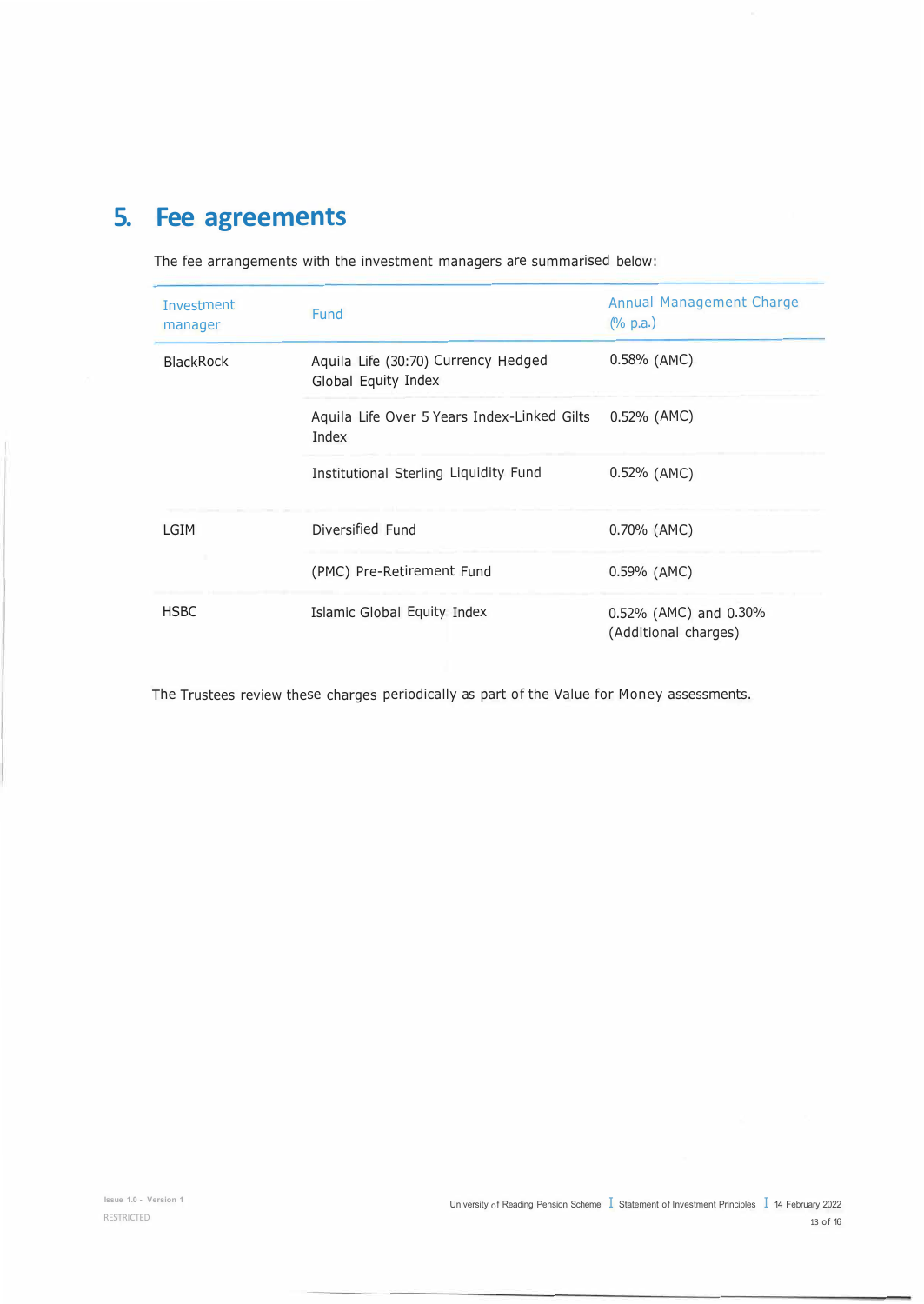# **Appendix 2 Financially material considerations, nonfinancially material considerations, the exercise of voting rights and engagement activities**

# **1. Financially Material Considerations**

The Trustees view Environmental, Social and Governance (ESG) factors, including climate change, as potentially financially material. The Trustees believe that the financial materiality of ESG factors may vary between asset classes. The Trustees' views on ESG integration within each asset class are outlined below:

**Passive equities-** the Trustees accept that when investing passively in equity index tracker funds that investment managers cannot screen stocks. The Trustees do believe that positive engagement on ESG issues can lead to improved risk-adjusted returns. Therefore, the Trustees look to the passive equity managers to engage positively with companies regarding ESG factors.

**Cash funds** - the Trustees do not believe there is scope for ESG issues to improve risk-adjusted returns within the Scheme's cash fund holdings.

**Multi-asset and credit funds** - the Trustees believe that ESG issues will be financially material to the riskadjusted returns achieved by the Scheme's multi-asset fund and credit managers given these funds have a degree of active management and some scope to select stocks by ESG factors. The investment process for each multiasset fund manager should take ESG into account in the selection, retention and realisation of investments. Further to this, the process for incorporating ESG issues should be consistent with, and proportionate to, the rest of the investment process.

The Trustees are aware of the different investment timeframes that members will have. Further to this, the Trustees believe that ESG issues, and particularly climate change, will be more material for members who are further from retirement. Therefore, within the Scheme's default investment strategy, the Trustees consider the financial materiality of ESG, including climate change, over various timeframes and will consider changes in relation to this as part of their periodic investment reviews.

Before considering any new mandate, the Trustees will consider whether the manager is a signatory to the United Nations supported Principles for Responsible Investment (PRI). At time of writing, Aviva and all of the Scheme's underlying investment managers are PRI signatories.

The Trustees will take advice on ESG from their advisers and report on ESG at least annually, making this available to members.

The Trustees take ESG factors into account in the selection, retention and realisation of investments as follows:

**Selection of investments:** assess the investment managers' ESG integration credentials and capabilities, including stewardship, as a routine part of requests for information/proposals as well as through other regular reporting channels.

**Retention of investments:** Developing a robust monitoring process in order to monitor ESG considerations on an ongoing basis by regularly seeking information on the responsible investing policies and practices of the investment managers.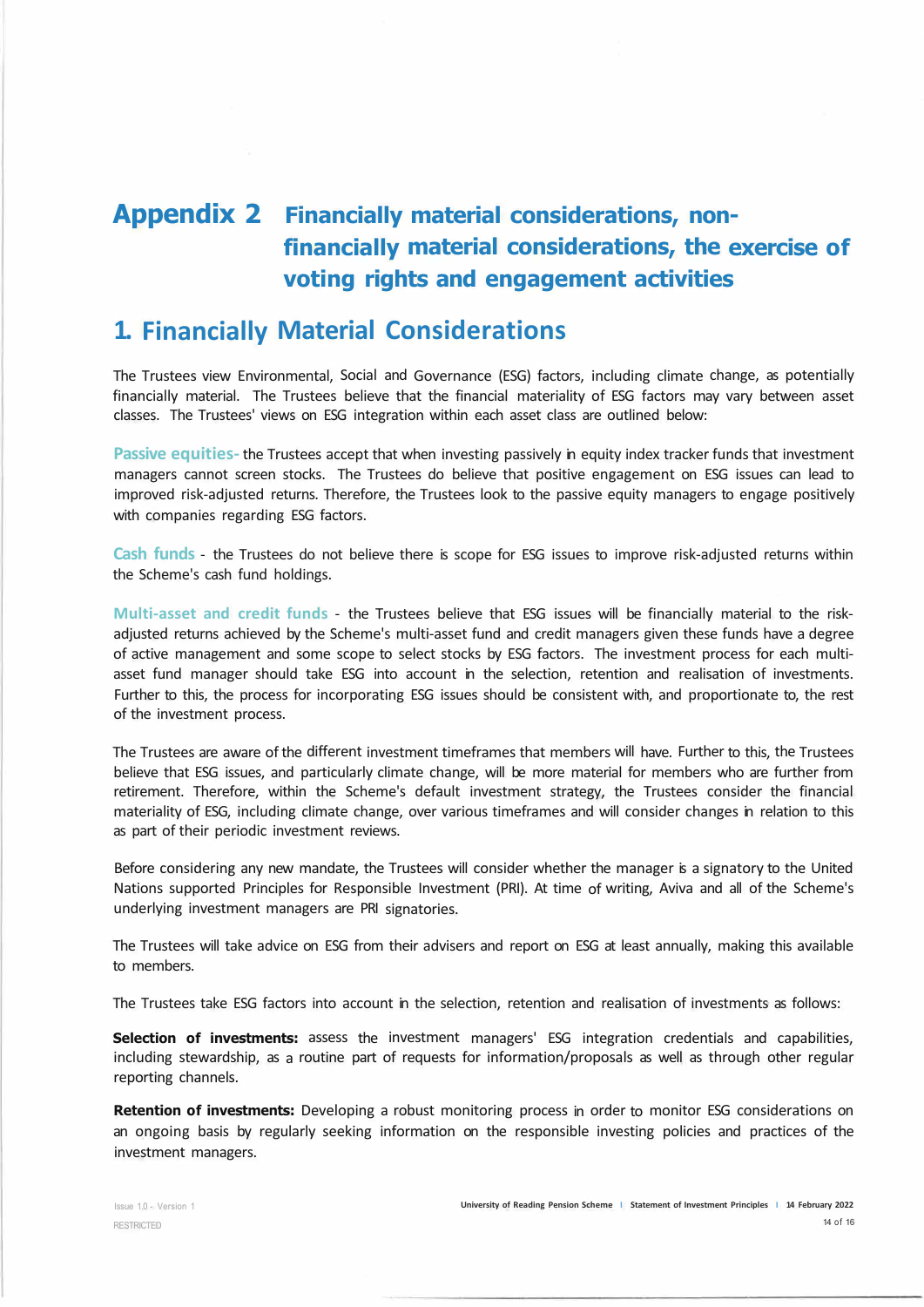**Realisation of investments:** The Trustees will request information from investment managers about how ESG considerations are taken into account in decisions to realise investments.

The Trustees will continue to monitor and assess ESG factors, and risks and opportunities arising from them, as follows:

- The Trustees will obtain regular training on ESG considerations in order to understand fully how ESG factors including climate change could impact the Scheme and its investments;
- As part of ongoing monitoring of the Scheme's investment managers, the Trustees will use any ESG ratings information available within the pensions industry or provided by its investment consultant, to assess how the Scheme's investment managers take account of ESG issues; and
- Through their investment consultant the Trustees will request that all of the Scheme's investment managers provide information about their ESG policies, and details of how they integrate ESG into their investment processes on an annual basis.

### **2. Non-financially material considerations**

The Trustees do not make specific allowance for non-financial matters (such as member ethical views) within the investment strategy. However, the Trustees consider that it is important to ensure that a suitable range of funds are offered for members who wish to express an ethical preference in their pension saving and review these provisions from time to time.

### **3. The exercise of voting rights**

Stewardship encompasses the exercise of rights (including voting rights) attaching to the Scheme's investments, and the engagement by and with investment managers. The Trustees delegate responsibility for stewardship activities attaching to the Scheme's investments to its investment managers. Managers are expected to exercise voting powers with the objective of preserving and enhancing long term shareholder value. In addition to the exercise of voting rights, managers are expected to engage with key stakeholders (which may include issuers of debt or equity, corporate management, regulators and governance bodies) relating to their investments in order to improve corporate behaviours and governance, improve performance and social and environmental impact and to mitigate financial risks.

The Trustees periodically review engagement activity undertaken by their investment managers to ensure that the policies outlined above are being met and may explore these issues with its investment managers as part of the ongoing monitoring of the ESG integration and stewardship activities of its investment managers.

Investment managers will be asked to provide details of their stewardship policy and engagement activities on at least an annual basis. The Trustees will, with input from their investment consultant, monitor and review the information provided by the investment managers. Where possible and appropriate, the Trustees will engage with their investment managers for more information and ask them to confirm that their policies comply with the principles set out in the Financial Reporting Council's UK Stewardship Code which the Trustees are supportive of.

### **4. Engagement activities**

The Trustees acknowledge the importance of ESG and climate risk within their investment framework. When delegating investment decision making to their investment managers they provide their investment managers